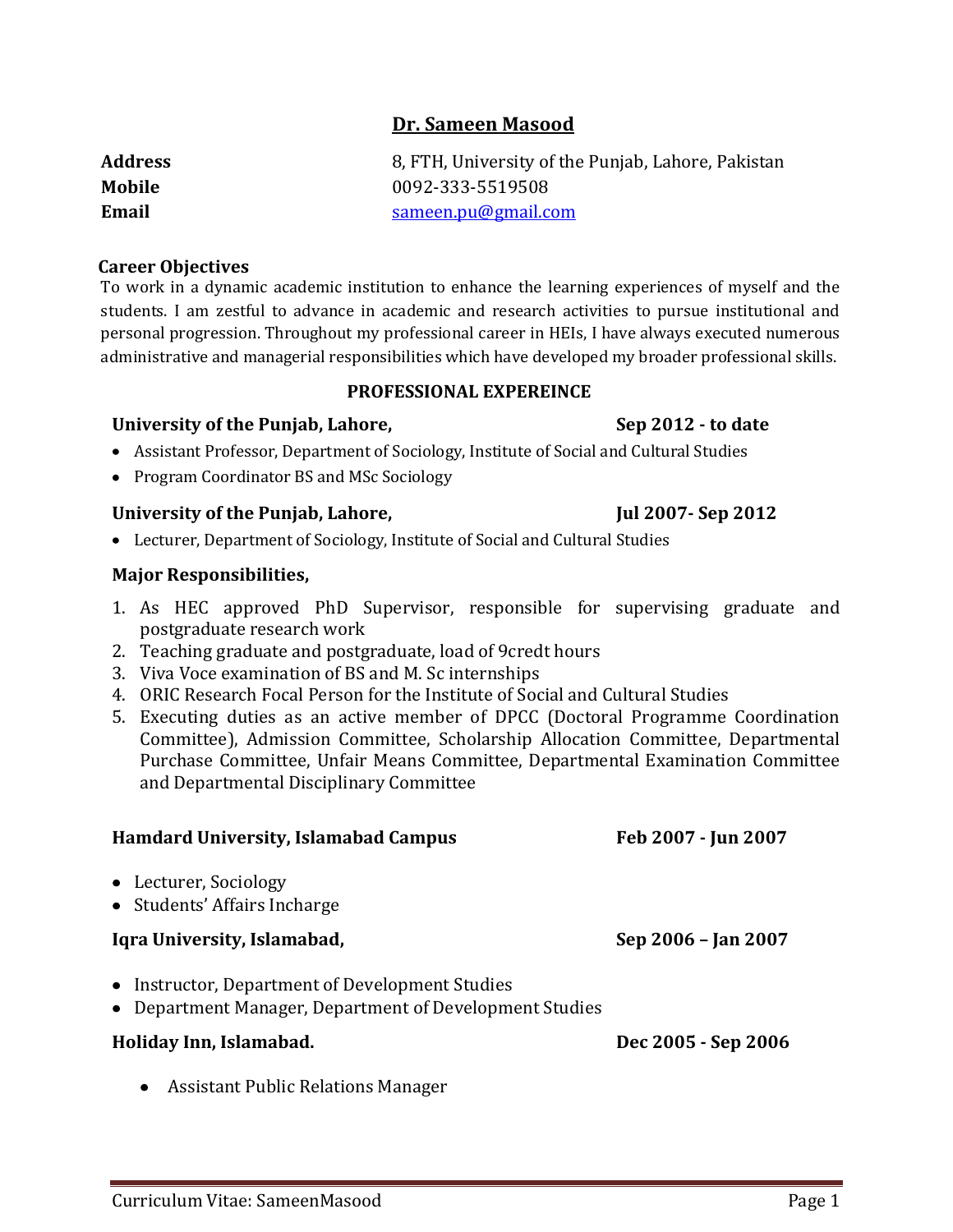# **ACADEMIC QUALIFICATIONS**

| Degree/<br>Certificate | Field/<br><b>Subject</b> | <b>Session</b><br>From - To |              | Year of<br>award | <b>Institution</b>                               |           | Grade/<br><b>Division</b>                |
|------------------------|--------------------------|-----------------------------|--------------|------------------|--------------------------------------------------|-----------|------------------------------------------|
| PhD                    | Sociology                | 0 <sub>ct</sub><br>2007     | July<br>2012 | 2012             | University of<br>Leicester                       | <b>UK</b> | Awarded<br>without<br>amendments         |
| <b>PTLLS</b>           | Lifelong<br>Learning     | Jun<br>2011                 | Oct<br>2011  | 2011             | City and Guilds                                  | UK        | (certificate<br>awaited)                 |
| Master of<br>Science   | Sociology                | Oct<br>2002                 | Sep<br>2004  | 2004             | University of<br>Arid Agriculture,<br>Rawalpindi | Pakistan  | Gold<br>Medalist<br>4.00/4.00<br>C.G.P.A |
| Bachelor of<br>Arts    | Sociology                | Jul<br>2000                 | Aug<br>2002  | 2002             | University of the<br>Punjab, Lahore              | Pakistan  | Silver<br>Medalist                       |

# **Funded Research Projects**

| <b>Funding Agency.</b>             | <b>Title of the Project</b>                                       |
|------------------------------------|-------------------------------------------------------------------|
| Year.                              |                                                                   |
| Punjab Economic Research Institue  | Situation Analysis of Females in Private Sector Manufacturing     |
| 2017                               | Industries in Punjab                                              |
| University of the Punjab           | Role of Education in Disaster Mitigation: An investigation of the |
| 2016                               | flood victims in Pakistan.                                        |
| University of the Punjab           | Long Term Effects of Floods on Livelihoods                        |
| 2015                               |                                                                   |
| University of the Punjab           | Poverty reduction through microfinance: A case study of           |
| 2014                               | Khushali Bank, Pakistan.                                          |
| <b>Higher Education Commission</b> | Evaluation of Coping Strategies Employed by the Microfinance      |
| of Pakistan                        | Clients for idiosyncratic and Covariate Shocks.                   |
| University of the Punjab           | Desktop Review of 'Bai Salam'. The Islamic mode of financing      |
| 2012                               | agriculture sector                                                |

# **CONFERENCES**

|    | <b>Title of the Paper</b>                             | Conference                                  |  |  |  |
|----|-------------------------------------------------------|---------------------------------------------|--|--|--|
| 1. | Economic Factors as Motivation for Women to           | 4 <sup>th</sup> International Conference on |  |  |  |
|    | Participate in Higher Education. Oral Presentation    | Research in Education, IER, Punjab          |  |  |  |
|    | November 2016                                         | University, Lahore, Pakistan.               |  |  |  |
| 2. | Health Consequences of Work-Life Conflict: A          | International Conference on Global          |  |  |  |
|    | Qualitative Investigation of the Experiences of the   | Gender Perspective, George Washington       |  |  |  |
|    | Female Academicians in Pakistan. Oral Presentation    | University and Lahore College for           |  |  |  |
|    | November 2016                                         | Women University, Pakistan                  |  |  |  |
| 3. | Role of Inter-Organizational Information Integration  | Emerging Trends in Governance and           |  |  |  |
|    | in SuccessfulE-Governance: A case study of University | Management in Pakistan, IAS, Punjab         |  |  |  |
|    | of the Punjab. Oral Presentation May 2016             | University, Lahore, Pakistan                |  |  |  |
| 4. | Policies and practices of news media and public       | TCSSE International Conference on           |  |  |  |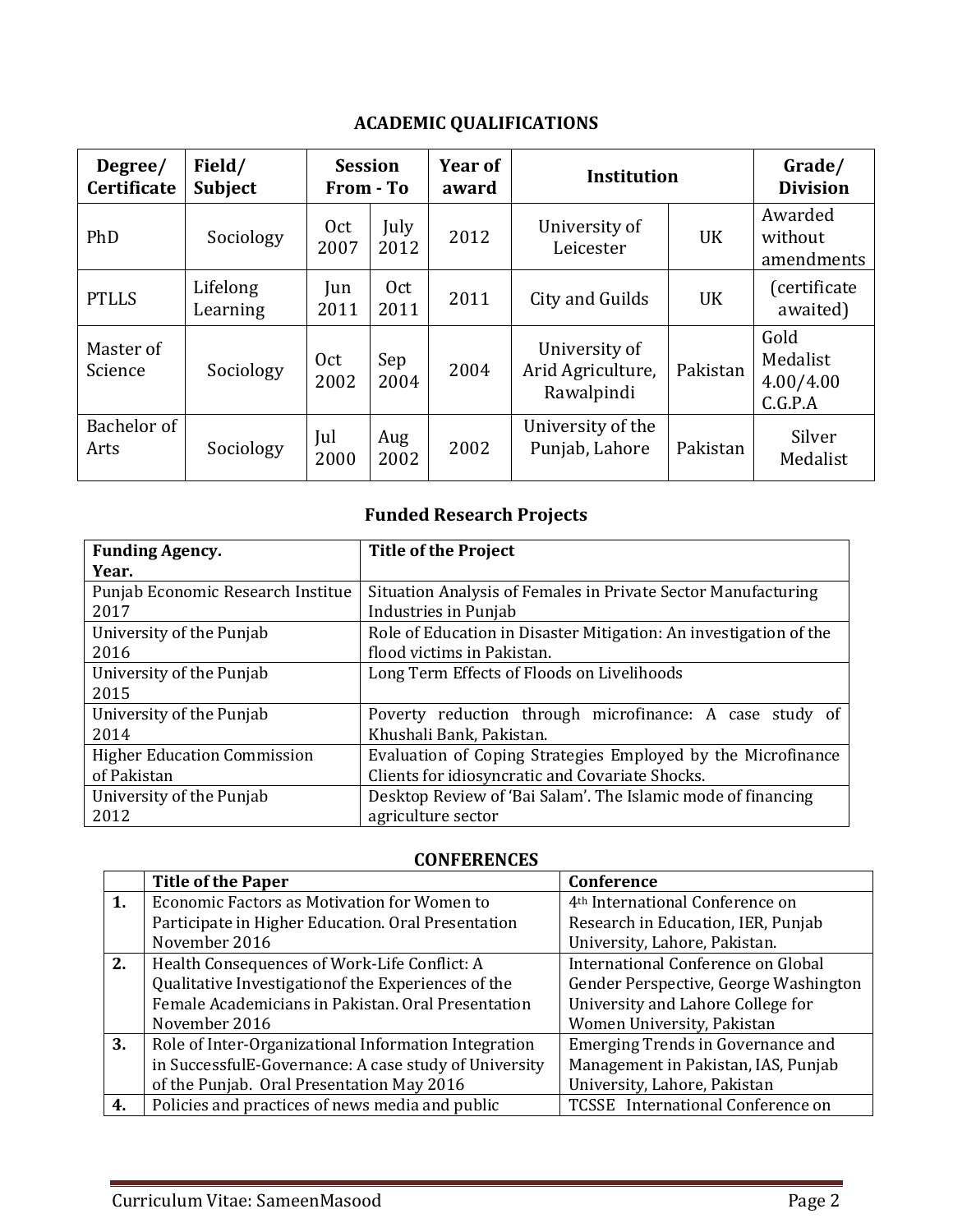|    | perceptions regarding the influence of news media in    | Social Science and Education.      |
|----|---------------------------------------------------------|------------------------------------|
|    | Pakistan. Oral Presentation August 2014                 | Dubai, United Arab Emirates.       |
| 5. | Coping Strategies of Microfinance Clients during        | DwD: Dealing With Disasters, IDRiM |
|    | Natural Disasters. Oral Presentation Sep. 2013          | Northumbria University, UK         |
| 6. | Sustaining Agriculture sector in post-disaster          | DwD: Dealing With Disasters, IDRiM |
|    | circumstances through Islamic Finance.                  | Northumbria University, UK         |
|    | <b>Poster Prsentation September 2013</b>                |                                    |
| 7. | The potential of Bai' Salam for the agriculture sector  | Global Forum of Islamic Finance,   |
|    | and Islamic banking industry in Pakistan.               | <b>COMSATS Lahore, Pakistan</b>    |
|    | Oral Presentation March 2013                            |                                    |
| 8. | Coping strategies for dealing with natural disasters: A | 9th International EBES Conference, |
|    | case of Microfinance clients in Pakistan.               | LaSapaenzia Univrsity, Rome, Italy |
|    | Oral Presentation January 2013.                         |                                    |

## **PUBLICATIONS**

- 1. Kyophilavong, P., Shahbaz, M., Anwar, S. and **Masood, S.** (2015), "The Energy-Growth Nexus in Thailand: Does Trade Openness Boost up Energy Consumption?", Renewable & Sustainable Energy Reviews, 46(6): 265-274. Standard: 1364-0321, Impact Factor: 5.901
- 2. Qamar, M. A. J., **Masood, S.,** Nasir, M. (2016) Impact of Microfinance on the nonmonetary aspects of Poverty: Evidence from Pakistan. Pp. 1-12 Quality and Quantity, Springer DOI: 10.1007/s11135-016-0317-2. Impact Factor. 0.720
- 3. Qamar, M.A.J., Farooq, U., **Masood, S.,** (2016). Impact of financial distress on the financial costs: evidence from non-financial Pakistani firms. Science International, 28(1), 665-668
- 4. Qamar, M. A. J., **Masood, S.,** and Azam, A. (2016). [Foreign Direct Investment and](http://european-science.com/eojnss/article/view/3029)  [Economic Growth: Evidence from Pakistan.](http://european-science.com/eojnss/article/view/3029) European online Journal of Natural and Social Sciences, 5 (1): 151-162 [http://european](http://european-science.com/eojnss/article/view/3029)[science.com/eojnss/article/view/3029](http://european-science.com/eojnss/article/view/3029)
- 5. Qamar, M. A. J., **Masood, S.,** and Junaid, T. (2016). Impact of Corporate Social Responsibility on Customer Satisfaction and Retention: Evidence from Banking sector of Pakistan. International Journal of Financial Economics, 5(3), 33-45.
- 6. **Masood, S.**, Qamar, M.A.J. 2016. The Perceptions regarding the influence of News Media on Society. Canadian International Journal of Social Science and Education (CIJST)., Vol. 5. 369-392.
- 7. Qamar, M.A.J., **Masood, S.**, Khan, M.N. Afzal, H., (2015). Does Microfinance Services Provided By Khushali Bank Curtail Poverty in Pakistan. Science International, 27(4): 3507-3514.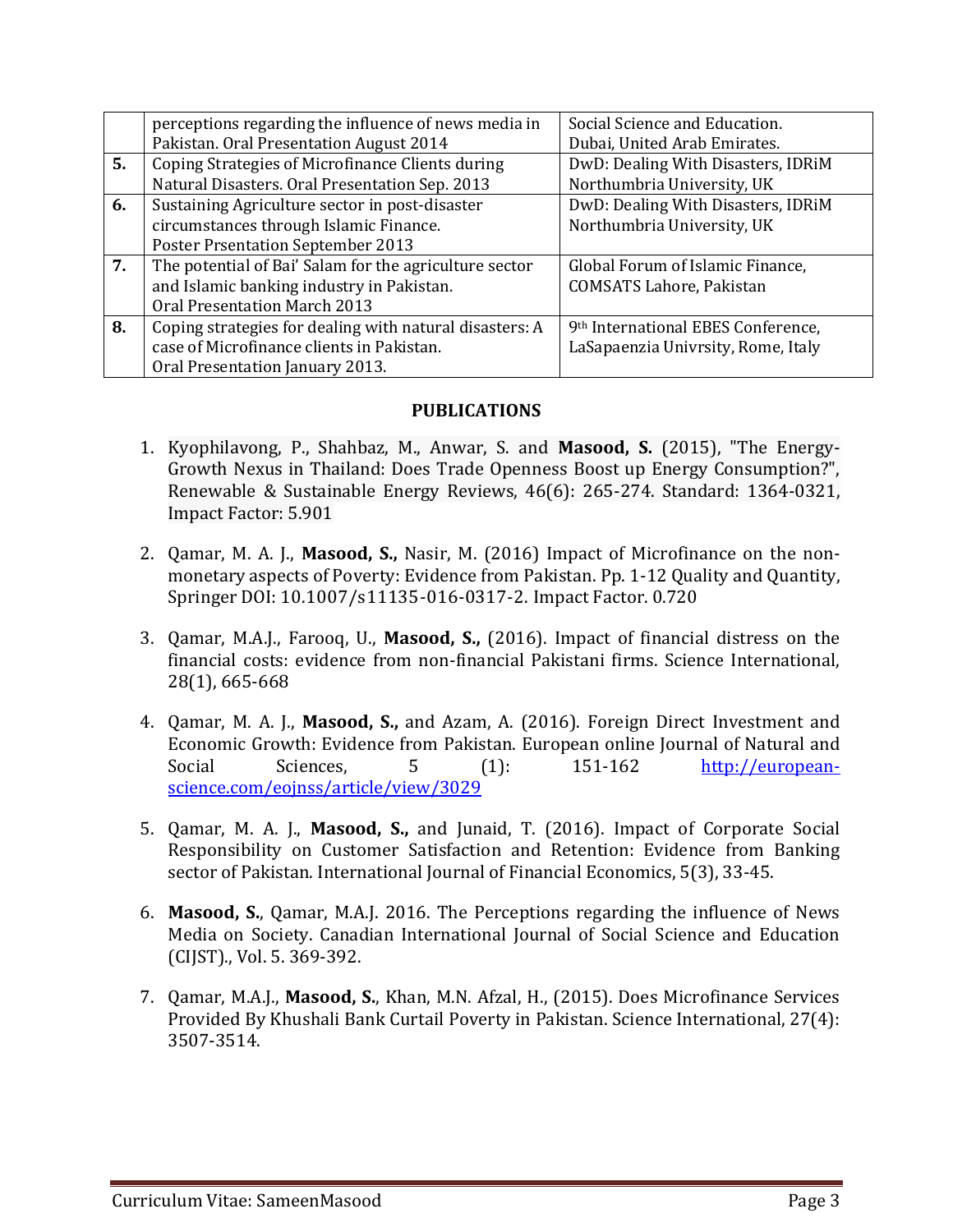- 8. Qamar, M., Shahzad, **Masood, S**. (2015) Relationship between Debt Financing and Reported Earnings Quality: An Empirical Analysis of Nonfinancial Firms of Pakistan. Journal of Applied Environmental and Biological Sciences, 5(7): 13-19.
- 9. **Masood, S.**, Qamar, M. A. J., Qamar, A. (2015). Microfinance and Disasters: Islamic Microfinance A New Paradigm to Serve the Unserved. Journal of Applied Environmental and Biological Sciences (JAEBS), 5(8): 7-16.
- 10. **Masood, S.**, Qamar, M. A. J, and Aisha, A., Microinsurance and Education: How To Make It Success. Science International, 27(1): 423-430.
- 11. A book entitled "The Educational and occupational Choices of Students in Pakistan" under review with the KUBE Publishing UK.

## **TRAININGS**

- 1. Writing for Publication. Arizona State University and Institue of Social & Cultural Studies, Punjab University, Lahore. November 2016.
- 2. Active Citizenship Training by British Council Pakistan September 2015
- 3. Indigenous On-Campus Faculty Training, Organized by University of the Punjab for Higher Education Commission, Pakistan, Lahore. December 8-12, 2014.
- 4. International Workshop on Operational Risk Management, IFAP. Organized by CIF, COMSATS Lahore and Edbiz Consulting. September 18, 2014.
- 5. Management of Land Acquisition, Resettlement and Rehabilitation. By World Bank and BRAC University and NesPak. April 2013.

# **Research Interests**

- 1. Sociology of Education
- 2. Rural Sociology
- 3. Disaster Management and Mitigation
- **4.** Decision-making and Choice in sociologically important contexts

# **Languages**

1. English (excellent) 2. Urdu (excellent)

## **Skills**

- Excellent research skills
- Excellent proficiency with MS Office, Window and other computer application
- Trained Health and Safety Advisor

# **References**

Dr. Muhammad Zakria Zakar Professor, Institute of Social and Cultural Studies,

- $\bullet$ Excellent communication skills
- Team Player
- Excellent management skills
- Ability to work with people from diverse culture